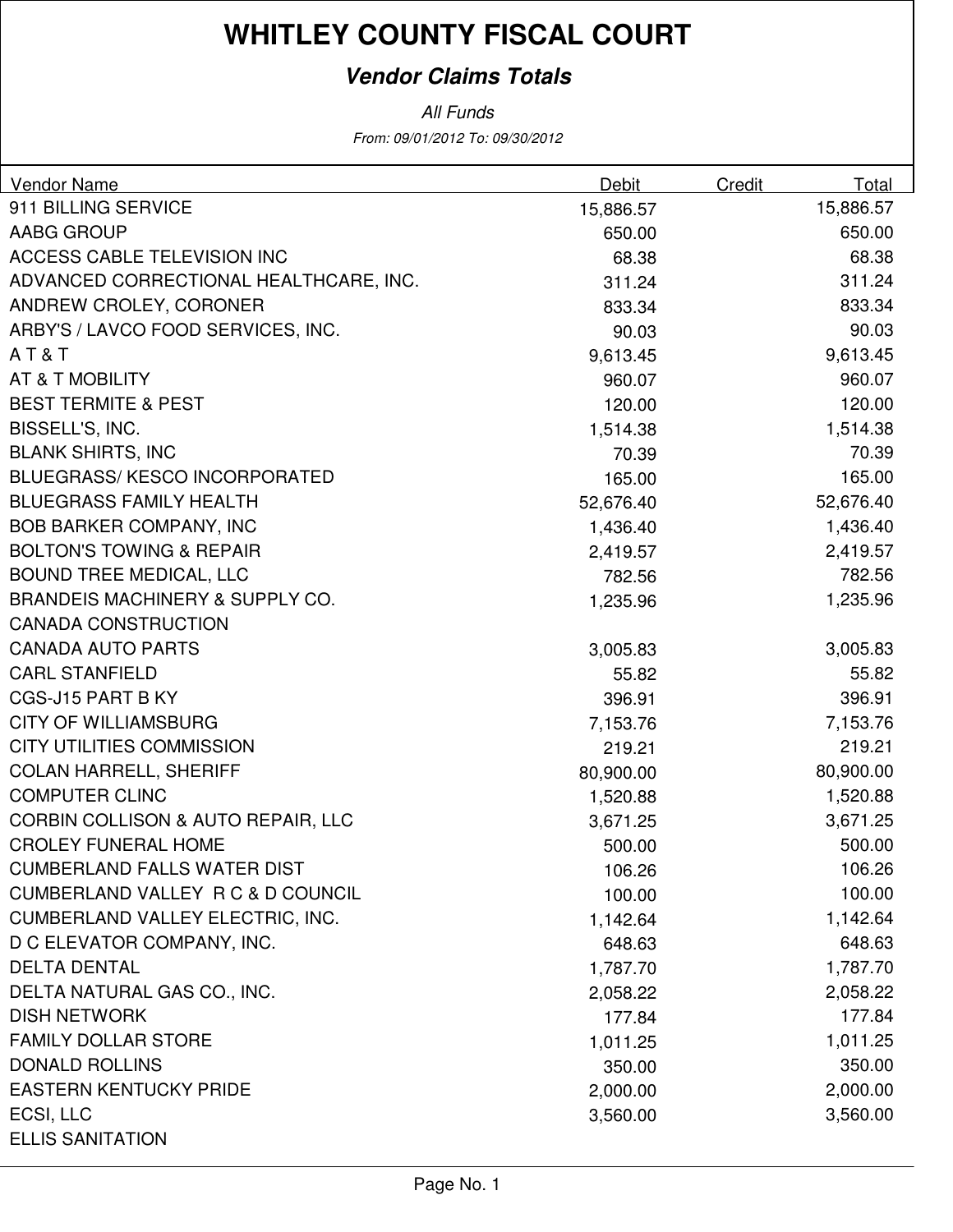#### **Vendor Claims Totals**

All Funds

From: 09/01/2012 To: 09/30/2012

| Vendor Name                           | <b>Debit</b> | <b>Credit</b> | <b>Total</b> |
|---------------------------------------|--------------|---------------|--------------|
| ELLISON'S SANITARY SUPPLY CO., INC.   | 215.15       |               | 215.15       |
| EMCON HOME GUARD, INC.                | 6,190.00     |               | 6,190.00     |
| <b>EMLYN VFD</b>                      | 5,000.00     |               | 5,000.00     |
| <b>ENSITE, LLC</b>                    | 775.00       |               | 775.00       |
| <b>ERMA CRAWFORD</b>                  | 33.00        |               | 33.00        |
| <b>EZ COUNTRY</b>                     | 425.00       |               | 425.00       |
| <b>FALLS FORD</b>                     | 127.19       |               | 127.19       |
| <b>FASHION PALACE</b>                 | 60.00        |               | 60.00        |
| <b>FELICIA EATON</b>                  | 195.66       |               | 195.66       |
| FIRST CLASS TRUCK & AUTO REPAIR, LLC  | 132.56       |               | 132.56       |
| <b>FLEETONE</b>                       | 20,072.84    |               | 20,072.84    |
| G & K SERVICES, INC                   | 1,326.03     |               | 1,326.03     |
| G & C SUPPLY CO. INC.                 | 165.92       |               | 165.92       |
| G & E DRIVE-IN                        | 195.54       |               | 195.54       |
| HARBOUR OF HOPE CHURCH                | 10.00        |               | 10.00        |
| <b>HARDEE'S</b>                       | 991.62       |               | 991.62       |
| HARP ENTERPRISES, INC.                | 872.14       |               | 872.14       |
| <b>HARVEY'S SERVICE CENTER</b>        | 12.00        |               | 12.00        |
| HINKLE CONTRACTING CORPORATION        | 15,306.11    |               | 15,306.11    |
| <b>HOLIDAY INN EXPRESS</b>            | 190.46       |               | 190.46       |
| <b>HOLSTON GASES</b>                  | 2,659.52     |               | 2,659.52     |
| <b>HUDSON MATERIALS</b>               | 3,904.21     |               | 3,904.21     |
| <b>HOMETOWN IGA #57</b>               | 706.45       |               | 706.45       |
| <b>INGRAM TRUCK &amp; TRACTOR INC</b> | 1,761.78     |               | 1,761.78     |
| <b>JESSICA TAYLOR</b>                 | 75.22        |               | 75.22        |
| <b>JOHNNY PHILPOT</b>                 | 300.00       |               | 300.00       |
| JOHNNY WHEELS OF WILLIAMSBURG, INC    | 33.90        |               | 33.90        |
| J. PYOTT & ASSOCIATES, INC.           | 14,908.60    |               | 14,908.60    |
| K A C O ALL LINES FUND                | 20,000.00    |               | 20,000.00    |
| KACO WORKERS COMPENSATION FUND        | 20,371.00    |               | 20,371.00    |
| KAY SCHWARTZ, COUNTY CLERK            | 52.00        |               | 52.00        |
| KU                                    | 15,909.67    |               | 15,909.67    |
| <b>KFC</b>                            | 226.50       |               | 226.50       |
| <b>KIMBELL MIDWEST</b>                | 235.73       |               | 235.73       |
| KNOX COUNTY UTILITIES COMMISSION      | 15.87        |               | 15.87        |
| KY LABOR LAW POSTER SERVICE           | 336.25       |               | 336.25       |
| LIDA J. POWERS                        | 600.00       |               | 600.00       |
| <b>LONDON RADIO SERVICE</b>           | 817.89       |               | 817.89       |
| <b>LYTTLE'S TELEPHONE</b>             | 60.00        |               | 60.00        |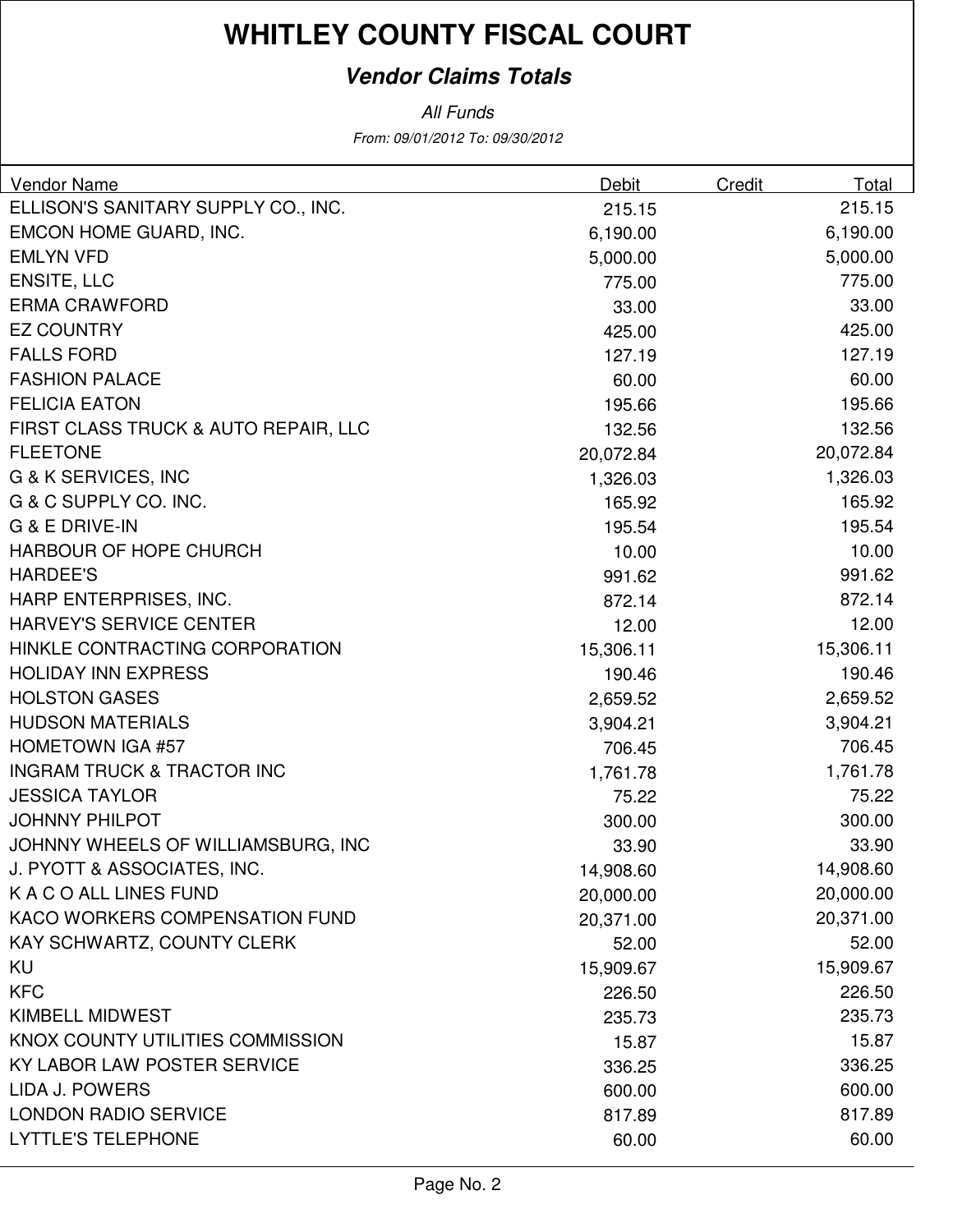#### **Vendor Claims Totals**

From: 09/01/2012 To: 09/30/2012 All Funds

| MAIDEN DRUG CO.<br>57.50<br>57.50<br><b>MASON GENERAL SECURITY</b><br>225.00<br>225.00<br><b>MOUNTAIN VALLEY INSURANCE</b><br>4,400.82<br>4,400.82<br><b>NEWS JOURNAL</b><br>1,661.29<br>1,661.29<br><b>NORVEX SUPPLY</b><br>3,089.90<br>3,089.90<br><b>OWENS AUTO PARTS</b><br>690.16<br>690.16<br>PATTERSON CREEK VFD<br>700.00<br>700.00<br>PATTON CHESTNUT BINDER, INC.<br>2,358.78<br>2,358.78<br><b>PEGGY DANIEL</b><br>111.70<br>111.70<br>PLEASANT VIEW SCHOOL<br>500.00<br>500.00<br>POFF CARTING SERVICE<br>2,720.04<br>2,720.04<br>PREFERRED LAB SERVICE<br>500.00<br>500.00<br>PULASKI COUNTY DETENTION CTR<br>993.36<br>993.36<br><b>QUALITY CARE AUTO SERVICE</b><br>3,743.59<br>3,743.59<br><b>QUILL CORPORATION</b><br>2,044.25<br>2,044.25<br>R. C. MILLER OIL CO.<br>6,246.02<br>6,246.02<br>ROBBIE BROWN<br>337.15<br>337.15<br><b>ROGER WELLS</b><br>388.30<br>388.30<br><b>SANDRA HOKE</b><br>149.28<br>149.28<br><b>SGT JOES</b><br>213.96<br>213.96<br>SOUTHEASTERN EMERGENCY EQUIP.<br>928.88<br>928.88<br>SOUTHEASTERN KY MAINTENANCE<br>1,986.00<br>1,986.00<br>SOUTHERN HEALTH PARTNERS<br>23,544.00<br>23,544.00<br>SOUTHERN REBINDING, INC.<br>1,121.04<br>1,121.04<br>STERICYCLE, INC.<br>570.56<br>570.56<br><b>SUBWAY</b><br>709.16<br>709.16<br><b>SUPERIOR PROTECTION</b><br>672.80<br>672.80<br><b>TEKS WORK</b><br>100.00<br>100.00<br>THE BANK OF NEW YORK<br>157,969.86<br>157,969.86<br><b>THOMAS SMITH</b><br>37.02<br>37.02 | Vendor Name       | Debit | Credit | Total |
|----------------------------------------------------------------------------------------------------------------------------------------------------------------------------------------------------------------------------------------------------------------------------------------------------------------------------------------------------------------------------------------------------------------------------------------------------------------------------------------------------------------------------------------------------------------------------------------------------------------------------------------------------------------------------------------------------------------------------------------------------------------------------------------------------------------------------------------------------------------------------------------------------------------------------------------------------------------------------------------------------------------------------------------------------------------------------------------------------------------------------------------------------------------------------------------------------------------------------------------------------------------------------------------------------------------------------------------------------------------------------------------------------------------------------------------------------------------------|-------------------|-------|--------|-------|
|                                                                                                                                                                                                                                                                                                                                                                                                                                                                                                                                                                                                                                                                                                                                                                                                                                                                                                                                                                                                                                                                                                                                                                                                                                                                                                                                                                                                                                                                      |                   |       |        |       |
|                                                                                                                                                                                                                                                                                                                                                                                                                                                                                                                                                                                                                                                                                                                                                                                                                                                                                                                                                                                                                                                                                                                                                                                                                                                                                                                                                                                                                                                                      |                   |       |        |       |
|                                                                                                                                                                                                                                                                                                                                                                                                                                                                                                                                                                                                                                                                                                                                                                                                                                                                                                                                                                                                                                                                                                                                                                                                                                                                                                                                                                                                                                                                      |                   |       |        |       |
|                                                                                                                                                                                                                                                                                                                                                                                                                                                                                                                                                                                                                                                                                                                                                                                                                                                                                                                                                                                                                                                                                                                                                                                                                                                                                                                                                                                                                                                                      |                   |       |        |       |
|                                                                                                                                                                                                                                                                                                                                                                                                                                                                                                                                                                                                                                                                                                                                                                                                                                                                                                                                                                                                                                                                                                                                                                                                                                                                                                                                                                                                                                                                      |                   |       |        |       |
|                                                                                                                                                                                                                                                                                                                                                                                                                                                                                                                                                                                                                                                                                                                                                                                                                                                                                                                                                                                                                                                                                                                                                                                                                                                                                                                                                                                                                                                                      |                   |       |        |       |
|                                                                                                                                                                                                                                                                                                                                                                                                                                                                                                                                                                                                                                                                                                                                                                                                                                                                                                                                                                                                                                                                                                                                                                                                                                                                                                                                                                                                                                                                      |                   |       |        |       |
|                                                                                                                                                                                                                                                                                                                                                                                                                                                                                                                                                                                                                                                                                                                                                                                                                                                                                                                                                                                                                                                                                                                                                                                                                                                                                                                                                                                                                                                                      |                   |       |        |       |
|                                                                                                                                                                                                                                                                                                                                                                                                                                                                                                                                                                                                                                                                                                                                                                                                                                                                                                                                                                                                                                                                                                                                                                                                                                                                                                                                                                                                                                                                      |                   |       |        |       |
|                                                                                                                                                                                                                                                                                                                                                                                                                                                                                                                                                                                                                                                                                                                                                                                                                                                                                                                                                                                                                                                                                                                                                                                                                                                                                                                                                                                                                                                                      |                   |       |        |       |
|                                                                                                                                                                                                                                                                                                                                                                                                                                                                                                                                                                                                                                                                                                                                                                                                                                                                                                                                                                                                                                                                                                                                                                                                                                                                                                                                                                                                                                                                      |                   |       |        |       |
|                                                                                                                                                                                                                                                                                                                                                                                                                                                                                                                                                                                                                                                                                                                                                                                                                                                                                                                                                                                                                                                                                                                                                                                                                                                                                                                                                                                                                                                                      |                   |       |        |       |
|                                                                                                                                                                                                                                                                                                                                                                                                                                                                                                                                                                                                                                                                                                                                                                                                                                                                                                                                                                                                                                                                                                                                                                                                                                                                                                                                                                                                                                                                      |                   |       |        |       |
|                                                                                                                                                                                                                                                                                                                                                                                                                                                                                                                                                                                                                                                                                                                                                                                                                                                                                                                                                                                                                                                                                                                                                                                                                                                                                                                                                                                                                                                                      |                   |       |        |       |
|                                                                                                                                                                                                                                                                                                                                                                                                                                                                                                                                                                                                                                                                                                                                                                                                                                                                                                                                                                                                                                                                                                                                                                                                                                                                                                                                                                                                                                                                      |                   |       |        |       |
|                                                                                                                                                                                                                                                                                                                                                                                                                                                                                                                                                                                                                                                                                                                                                                                                                                                                                                                                                                                                                                                                                                                                                                                                                                                                                                                                                                                                                                                                      |                   |       |        |       |
|                                                                                                                                                                                                                                                                                                                                                                                                                                                                                                                                                                                                                                                                                                                                                                                                                                                                                                                                                                                                                                                                                                                                                                                                                                                                                                                                                                                                                                                                      |                   |       |        |       |
|                                                                                                                                                                                                                                                                                                                                                                                                                                                                                                                                                                                                                                                                                                                                                                                                                                                                                                                                                                                                                                                                                                                                                                                                                                                                                                                                                                                                                                                                      |                   |       |        |       |
|                                                                                                                                                                                                                                                                                                                                                                                                                                                                                                                                                                                                                                                                                                                                                                                                                                                                                                                                                                                                                                                                                                                                                                                                                                                                                                                                                                                                                                                                      |                   |       |        |       |
|                                                                                                                                                                                                                                                                                                                                                                                                                                                                                                                                                                                                                                                                                                                                                                                                                                                                                                                                                                                                                                                                                                                                                                                                                                                                                                                                                                                                                                                                      |                   |       |        |       |
|                                                                                                                                                                                                                                                                                                                                                                                                                                                                                                                                                                                                                                                                                                                                                                                                                                                                                                                                                                                                                                                                                                                                                                                                                                                                                                                                                                                                                                                                      |                   |       |        |       |
|                                                                                                                                                                                                                                                                                                                                                                                                                                                                                                                                                                                                                                                                                                                                                                                                                                                                                                                                                                                                                                                                                                                                                                                                                                                                                                                                                                                                                                                                      |                   |       |        |       |
|                                                                                                                                                                                                                                                                                                                                                                                                                                                                                                                                                                                                                                                                                                                                                                                                                                                                                                                                                                                                                                                                                                                                                                                                                                                                                                                                                                                                                                                                      |                   |       |        |       |
|                                                                                                                                                                                                                                                                                                                                                                                                                                                                                                                                                                                                                                                                                                                                                                                                                                                                                                                                                                                                                                                                                                                                                                                                                                                                                                                                                                                                                                                                      |                   |       |        |       |
|                                                                                                                                                                                                                                                                                                                                                                                                                                                                                                                                                                                                                                                                                                                                                                                                                                                                                                                                                                                                                                                                                                                                                                                                                                                                                                                                                                                                                                                                      |                   |       |        |       |
|                                                                                                                                                                                                                                                                                                                                                                                                                                                                                                                                                                                                                                                                                                                                                                                                                                                                                                                                                                                                                                                                                                                                                                                                                                                                                                                                                                                                                                                                      |                   |       |        |       |
|                                                                                                                                                                                                                                                                                                                                                                                                                                                                                                                                                                                                                                                                                                                                                                                                                                                                                                                                                                                                                                                                                                                                                                                                                                                                                                                                                                                                                                                                      |                   |       |        |       |
|                                                                                                                                                                                                                                                                                                                                                                                                                                                                                                                                                                                                                                                                                                                                                                                                                                                                                                                                                                                                                                                                                                                                                                                                                                                                                                                                                                                                                                                                      |                   |       |        |       |
|                                                                                                                                                                                                                                                                                                                                                                                                                                                                                                                                                                                                                                                                                                                                                                                                                                                                                                                                                                                                                                                                                                                                                                                                                                                                                                                                                                                                                                                                      |                   |       |        |       |
|                                                                                                                                                                                                                                                                                                                                                                                                                                                                                                                                                                                                                                                                                                                                                                                                                                                                                                                                                                                                                                                                                                                                                                                                                                                                                                                                                                                                                                                                      |                   |       |        |       |
|                                                                                                                                                                                                                                                                                                                                                                                                                                                                                                                                                                                                                                                                                                                                                                                                                                                                                                                                                                                                                                                                                                                                                                                                                                                                                                                                                                                                                                                                      | TIME WARNER CABLE | 67.88 |        | 67.88 |
| 2 GETON NET, INC.<br>659.91<br>659.91                                                                                                                                                                                                                                                                                                                                                                                                                                                                                                                                                                                                                                                                                                                                                                                                                                                                                                                                                                                                                                                                                                                                                                                                                                                                                                                                                                                                                                |                   |       |        |       |
| UNIVERSITY OF THE CUMBERLANDS<br>500.00<br>500.00                                                                                                                                                                                                                                                                                                                                                                                                                                                                                                                                                                                                                                                                                                                                                                                                                                                                                                                                                                                                                                                                                                                                                                                                                                                                                                                                                                                                                    |                   |       |        |       |
| US BANK CT - LOUISVILLE - KY<br>2,163.70<br>2,163.70                                                                                                                                                                                                                                                                                                                                                                                                                                                                                                                                                                                                                                                                                                                                                                                                                                                                                                                                                                                                                                                                                                                                                                                                                                                                                                                                                                                                                 |                   |       |        |       |
| <b>VERIZON SOUTH</b>                                                                                                                                                                                                                                                                                                                                                                                                                                                                                                                                                                                                                                                                                                                                                                                                                                                                                                                                                                                                                                                                                                                                                                                                                                                                                                                                                                                                                                                 |                   |       |        |       |
| <b>VERIZON WIRELESS</b><br>65.51<br>65.51                                                                                                                                                                                                                                                                                                                                                                                                                                                                                                                                                                                                                                                                                                                                                                                                                                                                                                                                                                                                                                                                                                                                                                                                                                                                                                                                                                                                                            |                   |       |        |       |
| <b>WHITLEY COUNTY FISCAL COURT</b><br>316,888.52<br>316,888.52                                                                                                                                                                                                                                                                                                                                                                                                                                                                                                                                                                                                                                                                                                                                                                                                                                                                                                                                                                                                                                                                                                                                                                                                                                                                                                                                                                                                       |                   |       |        |       |
| W D BRYANT & SONS INC.<br>8,298.22<br>8,298.22                                                                                                                                                                                                                                                                                                                                                                                                                                                                                                                                                                                                                                                                                                                                                                                                                                                                                                                                                                                                                                                                                                                                                                                                                                                                                                                                                                                                                       |                   |       |        |       |
| <b>WENDY'S</b><br>104.08<br>104.08                                                                                                                                                                                                                                                                                                                                                                                                                                                                                                                                                                                                                                                                                                                                                                                                                                                                                                                                                                                                                                                                                                                                                                                                                                                                                                                                                                                                                                   |                   |       |        |       |